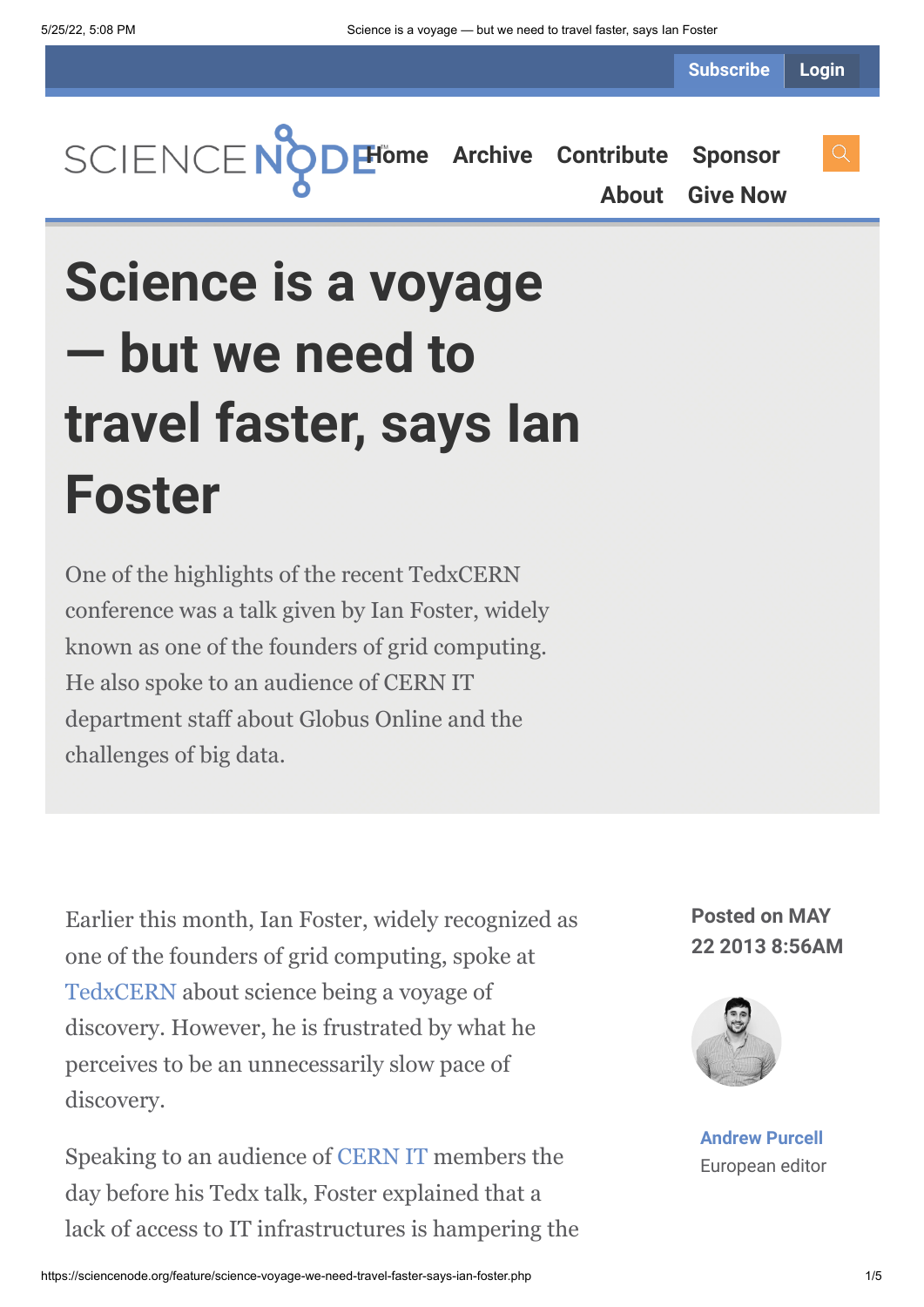rate of progress of many smaller



*Ian Foster. Image courtesy CERN.*

laboratories. "I believe that there's a tremendous amount of science that isn't getting done today because labs lack the central cyber infrastructure," he says. "Most labs can't afford to build out the sophisticated and vertically integrated machinery that something like high-energy physics is able to use, so we've got to find new ways of delivering essential services to these people."

"We have managed to create exceptional infrastructure for the 1%, but what about the rest?" asks Foster. "We have big science, but small labs. How do we deliver cyber infrastructure to small groups? They need something that is frictionless, affordable and sustainable."

**[big data](https://sciencenode.org/tag/?tag=big%20data) [big science](https://sciencenode.org/tag/?tag=big%20science) [cloud](https://sciencenode.org/tag/?tag=cloud) cyber [infrastructure](https://sciencenode.org/tag/?tag=cyber%20infrastructure) Data [management](https://sciencenode.org/tag/?tag=Data%20management) [Distributed](https://sciencenode.org/tag/?tag=Distributed%20computing) computing [e-Infrastructures](https://sciencenode.org/tag/?tag=e-Infrastructures) [Globus Online](https://sciencenode.org/tag/?tag=Globus%20Online) [grid](https://sciencenode.org/tag/?tag=grid) [Ian Foster](https://sciencenode.org/tag/?tag=Ian%20Foster) [IT](https://sciencenode.org/tag/?tag=IT) [science-as-a](https://sciencenode.org/tag/?tag=science-as-a-service)service [TEDx](https://sciencenode.org/tag/?tag=TEDx) [TedxCERN](https://sciencenode.org/tag/?tag=TedxCERN) story** f **Y** s  $8^{\circ}$  ) in  **Republish Tags**

**Share this**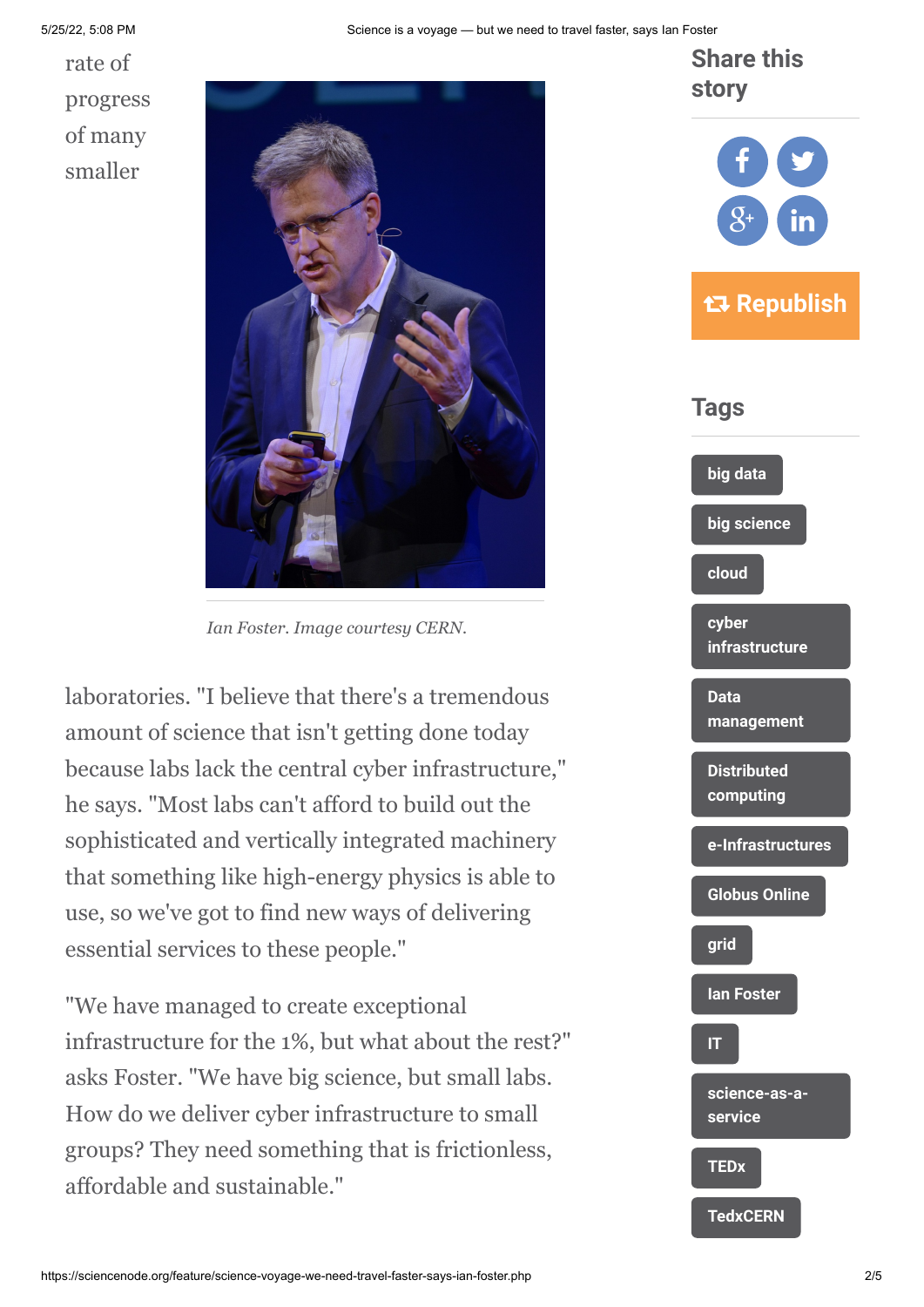[Foster, who is director of the Computation](http://www.ci.anl.gov/) Institute, says that cloud computing offers an excellent way to deliver such services for science. Providing IT services in a simple, easy-to-use manner, is important, so as to make life simpler for scientists and thus allow them to concentrate on doing actual research, he says. "Cloud may be the latest buzzword, but it is also a very exciting realisation of the sort of things we've been working on for many years."

*Big data*, another buzz phrase, lies at the heart of the problem, but also provides many exciting opportunities. As scientific research across all fields generates ever-increasing volumes of data, researchers have to be able to securely store and efficiently analyse this data. This is where tools such as [Globus Online,](https://www.globusonline.org/) a data management tool developed by a team including Foster, come in to play. This free, cloud-hosted service automates the activity of managing file transfers between supercomputing facilities, campus clusters, lab servers, and personal computers. It is now used by [the recently launched Blue Waters supercomputer](http://www.isgtw.org/feature/blue-waters-enables-groundbreaking-computational-science) to bring in data, as well as by [Earth System Grid](http://www.earthsystemgrid.org/home.htm) and [KBase](http://kbase.science.energy.gov/), in the US.

However, Foster argues that providing researchers with access to such data management tools is just the start. We need to create a "discovery cloud", he claims. This, he says, would facilitate scientific research by incorporating data management and analysis at all levels, as well as interacting with publication services and other vital scientific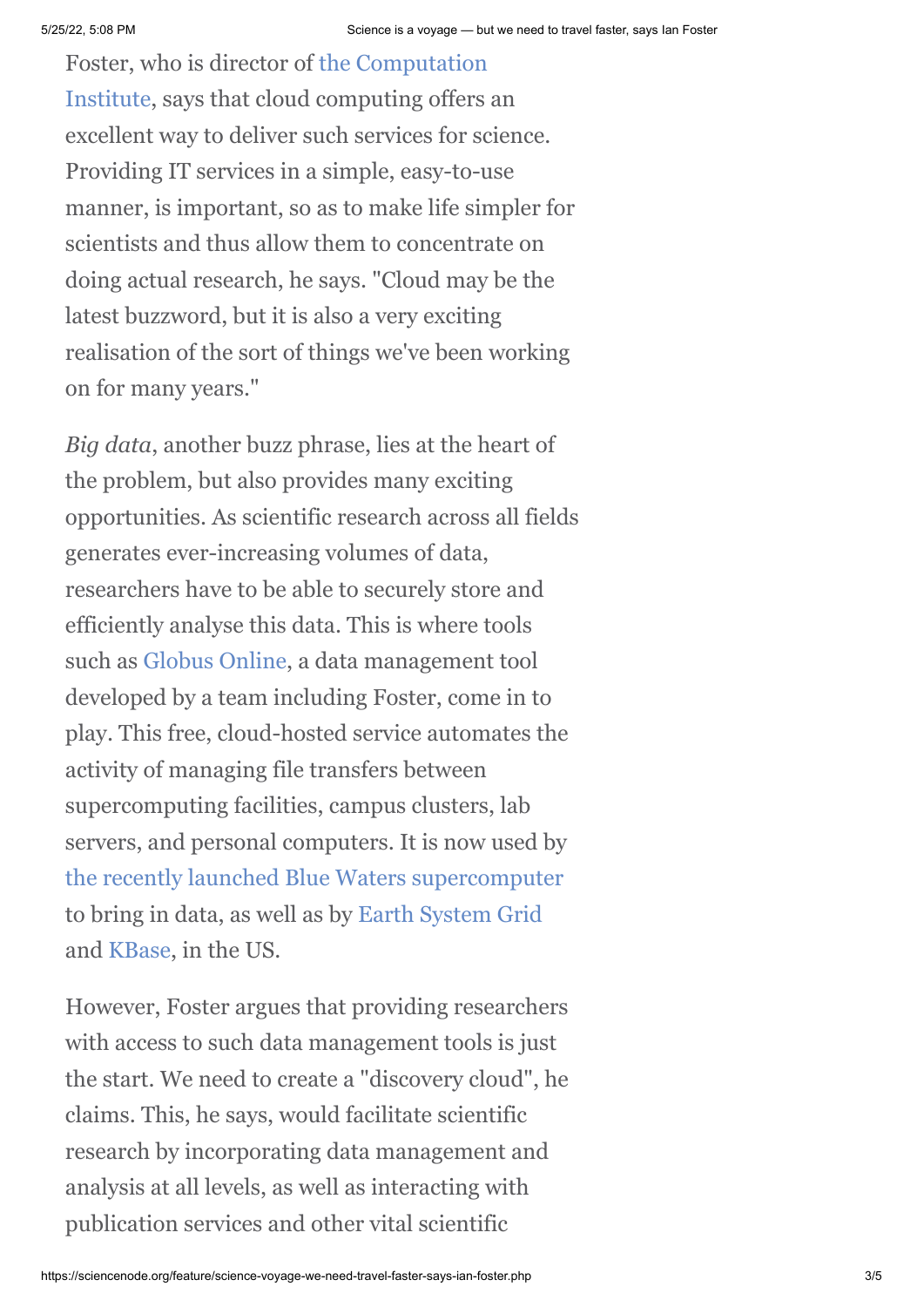infrastructures. "We aim to provide more capability for more people at a sustainably lower cost by creatively aggregating and federating resources," he explains.

Foster seeks to draw inspiration from the web 2.0 user interface and design principles of services such as Netflix, Flickr, Dropbox and Gmail, so as to make life easier for scientists at research institutes of all sizes and thus speed up the pace of scientific discovery. "We want to find a way that will allow us to deliver powerful resources and methods to everyone," says Foster. "There's even a lot more that citizen scientists could be doing if these services were made available to them, too," he adds. "We basically need to provide what you might call *science-as-a-service* to all."